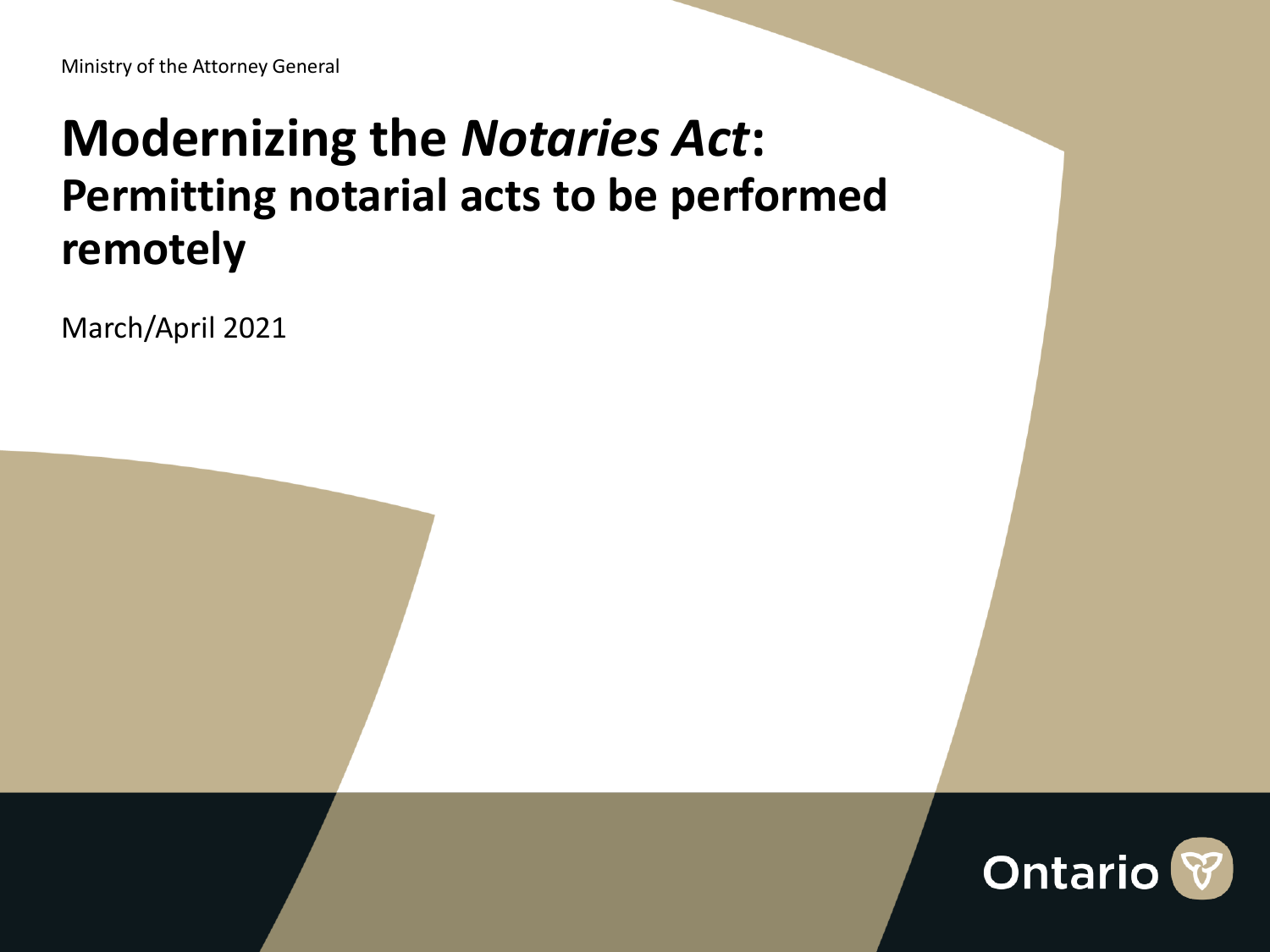### **Context**

- In August 2020, a new regulation was made under the *Commissioners for Taking Affidavits Act* to set out a framework for commissioners who wish to exercise their powers without being in the physical presence of the deponent or declarant.
	- This regulation includes requirements such as: being able to see, hear and communicate with each other in real time; the need for the person administering the oath to confirm the identity of the deponent; and instructions for a modified jurat or declaration.
- An amendment to the *Notaries Act* was proclaimed on August 1, 2020 to provide for circumstances in which a notary public need not be in the physical presence of the person with respect to whom the notary public is exercising their powers. However, no regulation has been made to set out the legal framework to permit remote notarization.
- Work is underway to determine what remote notarization could look like in Ontario, and whether it could apply to hard copy documents and electronic documents.
- Further analysis is also under way to identify what safeguards would need to be established to protect recipients of notarized documents and the integrity of the notarization process.
- Various approaches are being explored at this time and no decisions have been made.



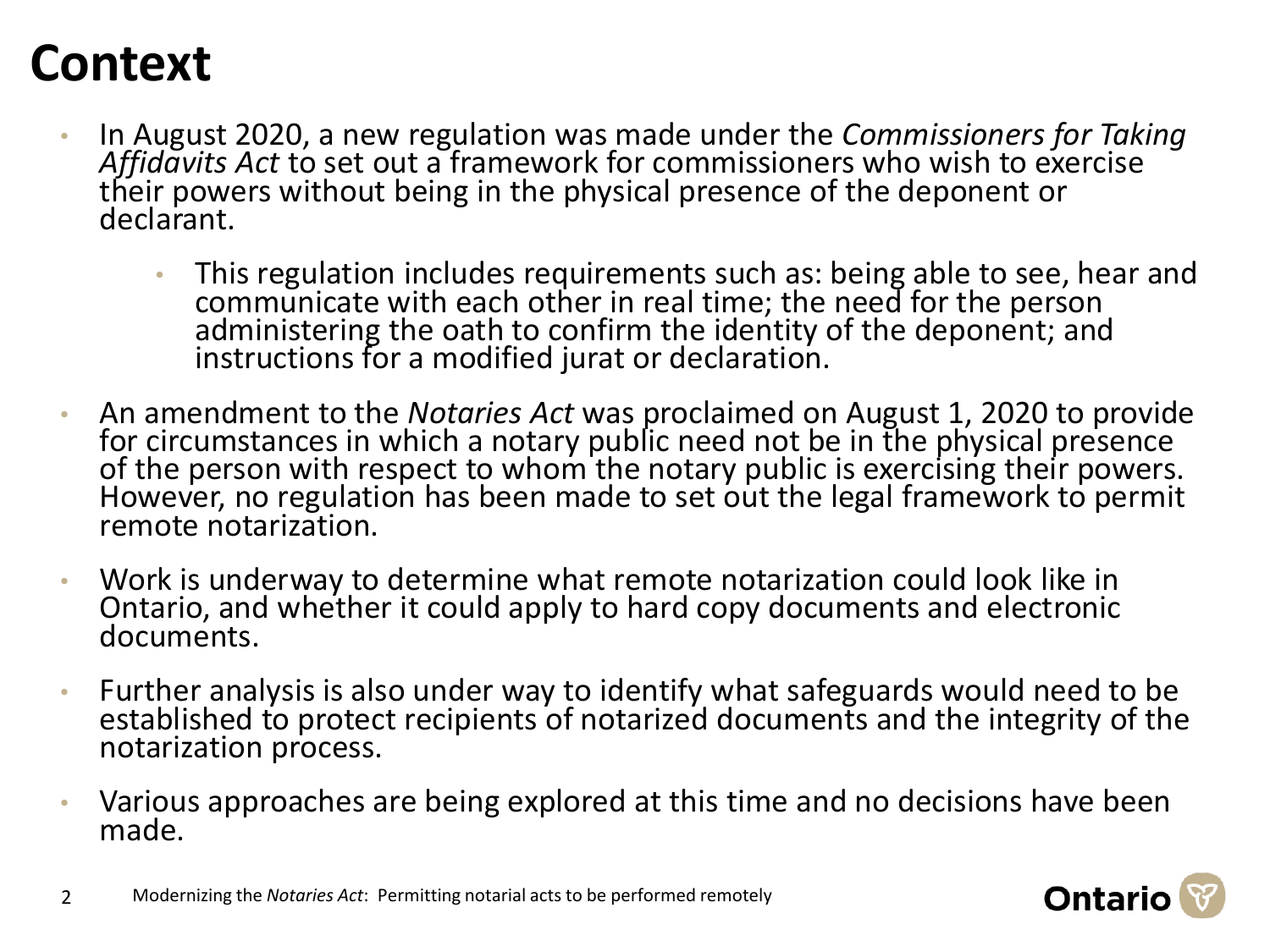# **Discussion questions: General**

- 1. Should the government **prescribe similar standards of conduct** for remote notarization to those set out for remote commissioning– such as requiring that the notary verify the identity of the person signing the notarized document and that the notary takes reasonable precautions in the execution of their duties?
- 2. Is there an equal need for remote commissioning of affidavits or declarations and **remote certification of notarial copies**?
	- Why would notarial copies need to be certified remotely (the task of comparing an original PAPER document with a copy is separate from how the copy and certificate are communicated to the client afterward)?
	- How could notaries certify true copies remotely?

3 Modernizing the *Notaries Act*: Permitting notarial acts to be performed remotely

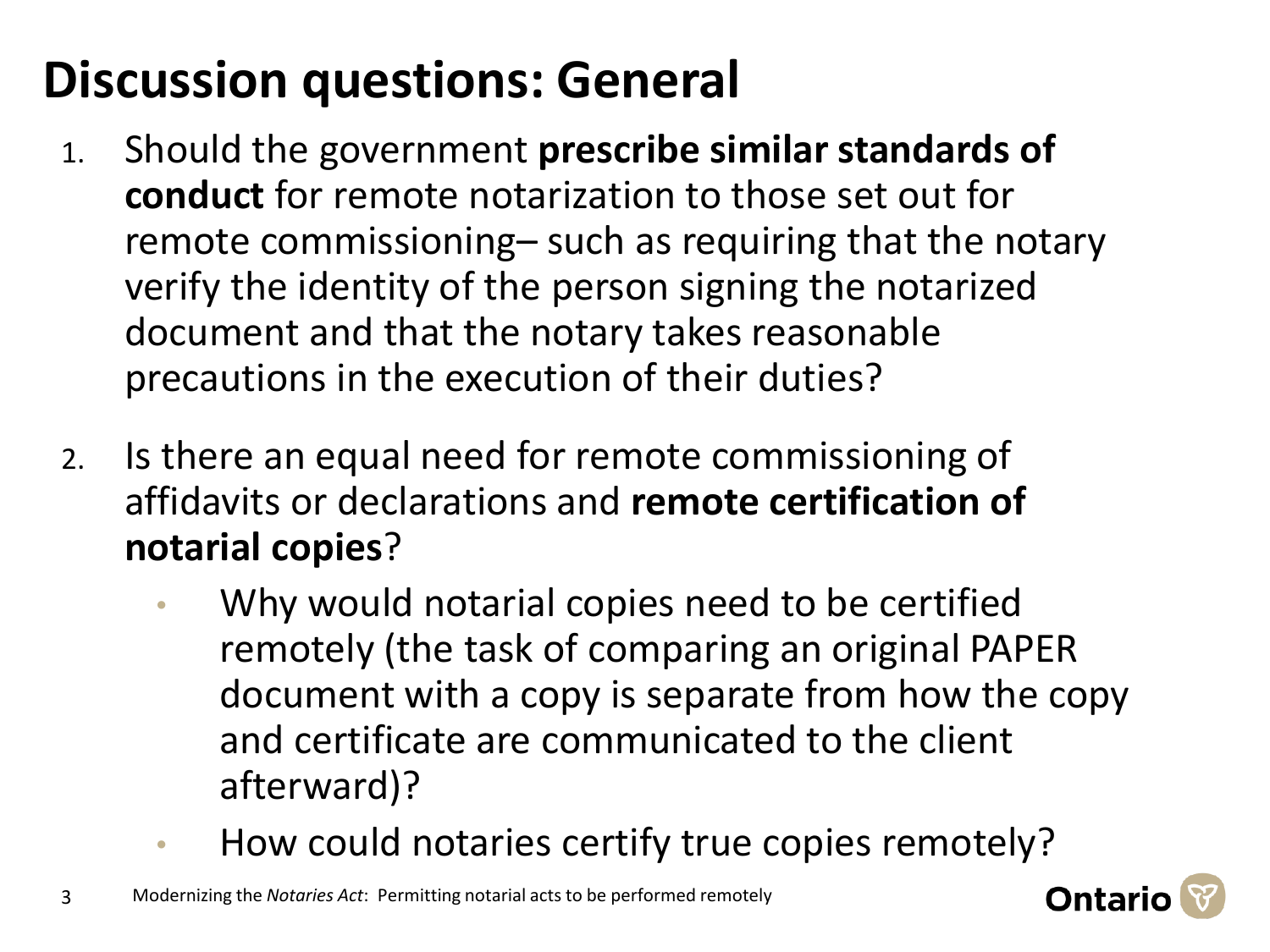### **Discussion questions: Platforms and electronic seals**

- 3. Does your organization currently use any **special platforms**  to obtain multiple signatures on a single electronic document, agreement, etc.?
	- What practices have you established to reduce risks of fraud and end-user error?
- 4. Do you anticipate difficulty in devising an **electronic seal**?
	- Have you ever used a platform or software that produces or validates such a seal?
- 5. Would the need to purchase a subscription to a remote **online notarization platform** influence your decision to offer remote notary services?

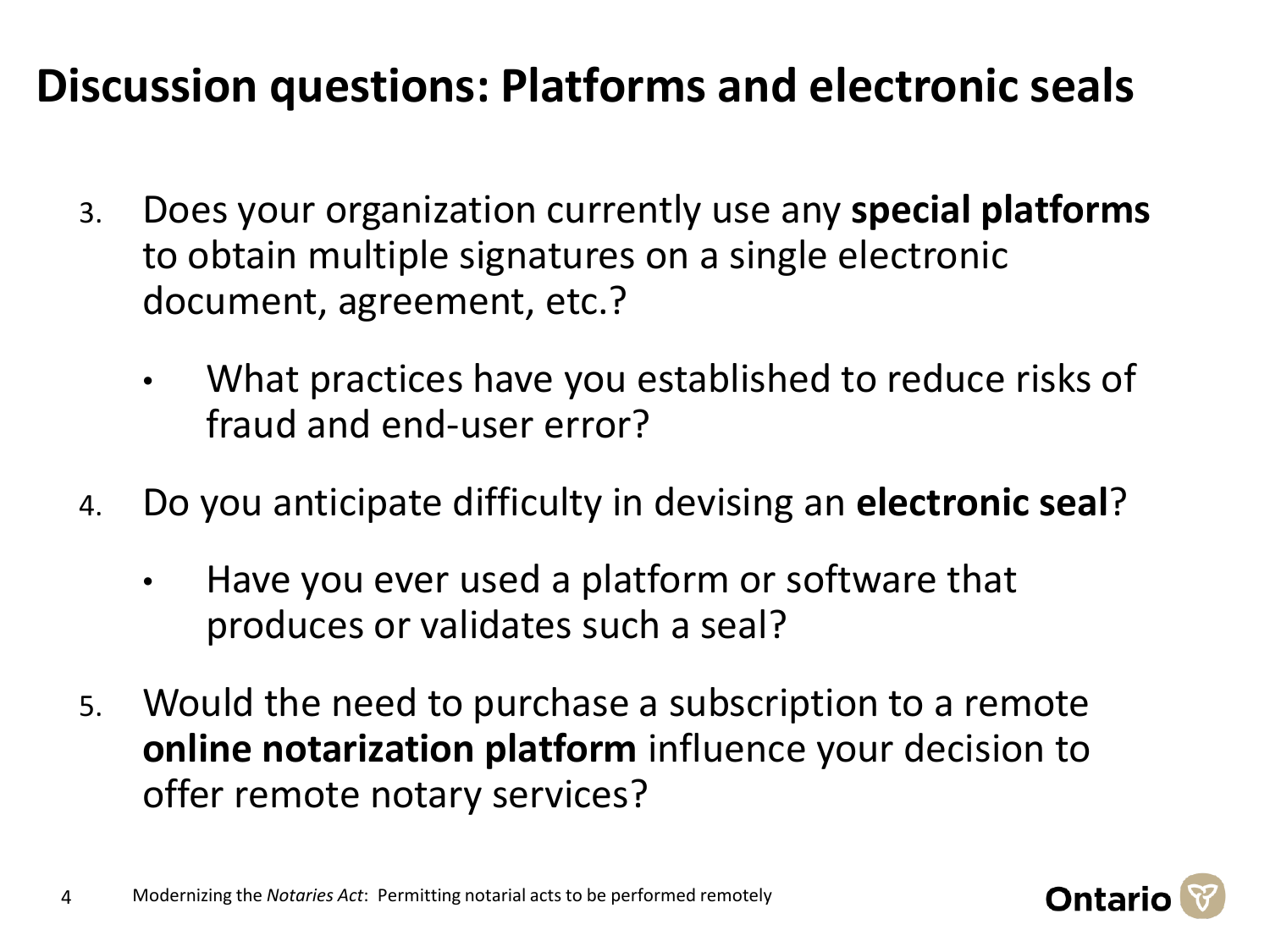### **Discussion questions: Users of notarized documents**

- 6. Can you describe the ways in which you think your organization would be affected by remote notarization?
- 7. Are there limits to your ability to accept and use remotely notarized documents?
	- What would your organization need in order to accept documents that have been notarized remotely?
- 8. How sure do you have to be that the person acting as commissioner or notary is authorized to do so?
	- What evidence would you like to see to assure yourself of this for electronic documents?
- 9. Do you require your clients to get their notarized documents authenticated (i.e., by a government confirmation of the status of the notary) before sending them to you?

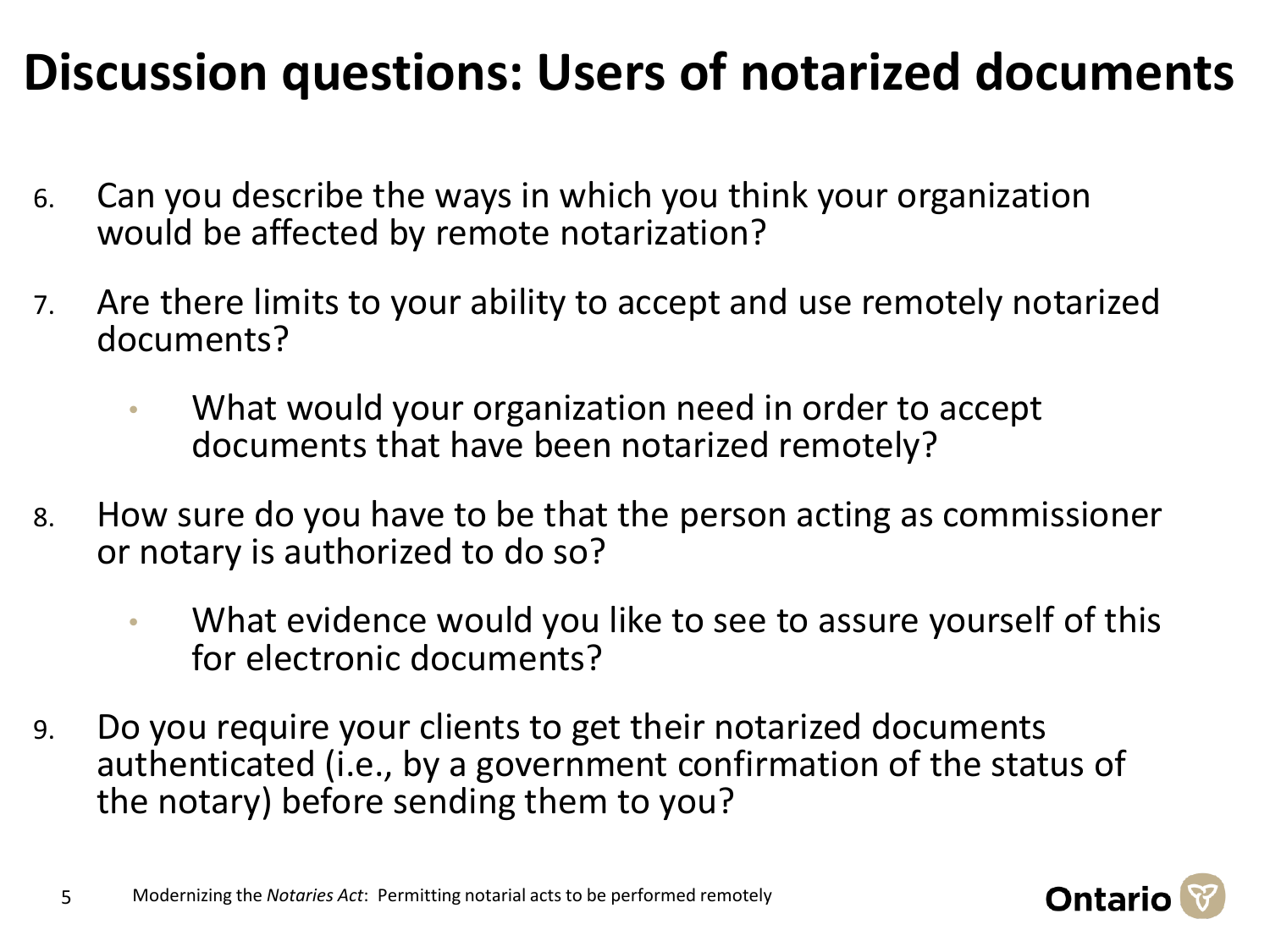### **Appendix A: Additional questions**

10. Have those you serve expressed a need for, or interest in, remote notarization? Since Covid19, or independently?

11. Rules for remote commissioning and notarization generally require that the notary and signatory must be in real-time twoway audio-visual contact. Should an audio-visual record of the remote notarization session be kept by the notary, and for how long?

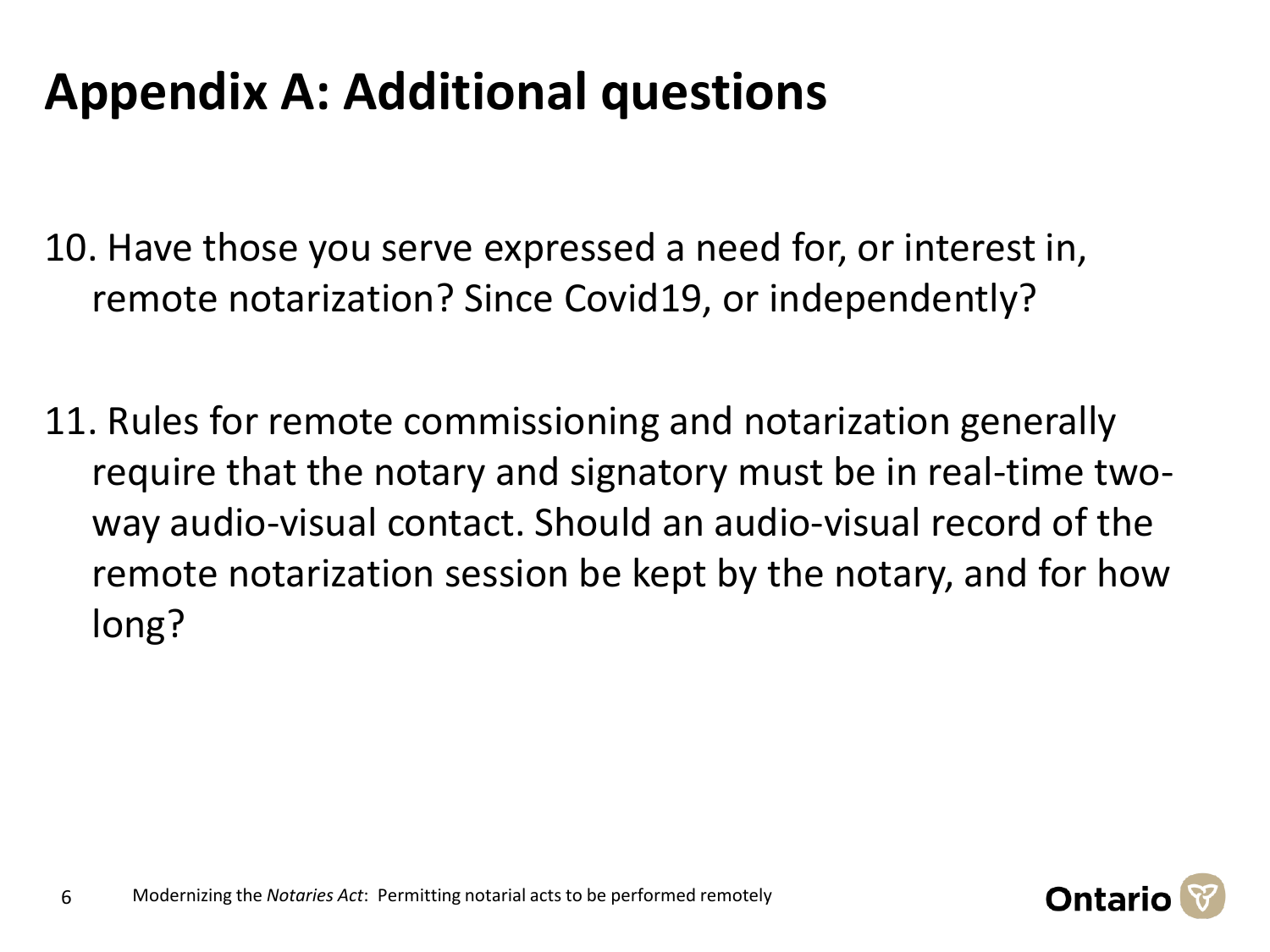### **Appendix B: Remote online notarization frameworks in select U.S. States**

|                                                       |                                                                    | Virginia (2012) | <b>Montana (2015)</b>  | <b>Texas (2017)</b> | Michigan (2018)       |
|-------------------------------------------------------|--------------------------------------------------------------------|-----------------|------------------------|---------------------|-----------------------|
| ermitte<br>remote<br>notarial<br>$\frac{1}{\sqrt{2}}$ | Acknowledgements                                                   | $\sqrt{}$       | $\sqrt{}$              | $\sqrt{}$           | $\checkmark$          |
|                                                       | Taking oaths or affirmations                                       | $\sqrt{}$       | $\checkmark$           | $\checkmark$        | $\checkmark$          |
|                                                       | Affidavits or depositions                                          | $\sqrt{}$       |                        | $\checkmark$        | Not explicitly stated |
|                                                       | Certifying copies                                                  | $\checkmark$    | Not explicitly stated  | $\checkmark$        | Not explicitly stated |
| <b>Transmissio</b><br>Document<br>Notarized           | Simultaneous audio and visual transmission                         | $\sqrt{}$       | $\checkmark$           | $\checkmark$        | $\sqrt{}$             |
|                                                       | Transmission must be in real-time and recorded                     | $\checkmark$    | $\checkmark$           | $\checkmark$        | $\checkmark$          |
|                                                       | Transmission must be secure and ensure the<br>integrity of records | $\checkmark$    |                        |                     |                       |
| Certificate<br>uirements<br>Digital                   | Tamper-evident                                                     | $\sqrt{}$       | $\checkmark$           | $\checkmark$        | $\checkmark$          |
|                                                       | Public Key Information infrastructure                              | $\checkmark$    | Not publicly available | $\checkmark$        | $\sqrt{}$             |
|                                                       | X.509 compliant                                                    | $\checkmark$    | Not publicly available | $\checkmark$        |                       |
|                                                       | Digital certificate affixed directly to notarized<br>document      | $\checkmark$    | $\checkmark$           | $\checkmark$        | $\checkmark$          |
| ecordkeeping<br>œ                                     | Date, time and type of notarial act                                | $\sqrt{}$       | $\checkmark$           | $\checkmark$        | $\checkmark$          |
|                                                       | Description of the document or proceeding                          | $\sqrt{}$       |                        | $\checkmark$        | $\sqrt{}$             |
|                                                       | Name and address of each principal/signer                          | $\checkmark$    | $\checkmark$           | $\checkmark$        | $\sqrt{}$             |
|                                                       | Evidence of identity                                               | $\sqrt{}$       | $\checkmark$           | $\checkmark$        | $\checkmark$          |
|                                                       | Document fee charged for the act                                   | $\checkmark$    |                        | $\checkmark$        |                       |
|                                                       | Retain a copy of and/or reference to the A/V<br>recording          |                 |                        |                     |                       |

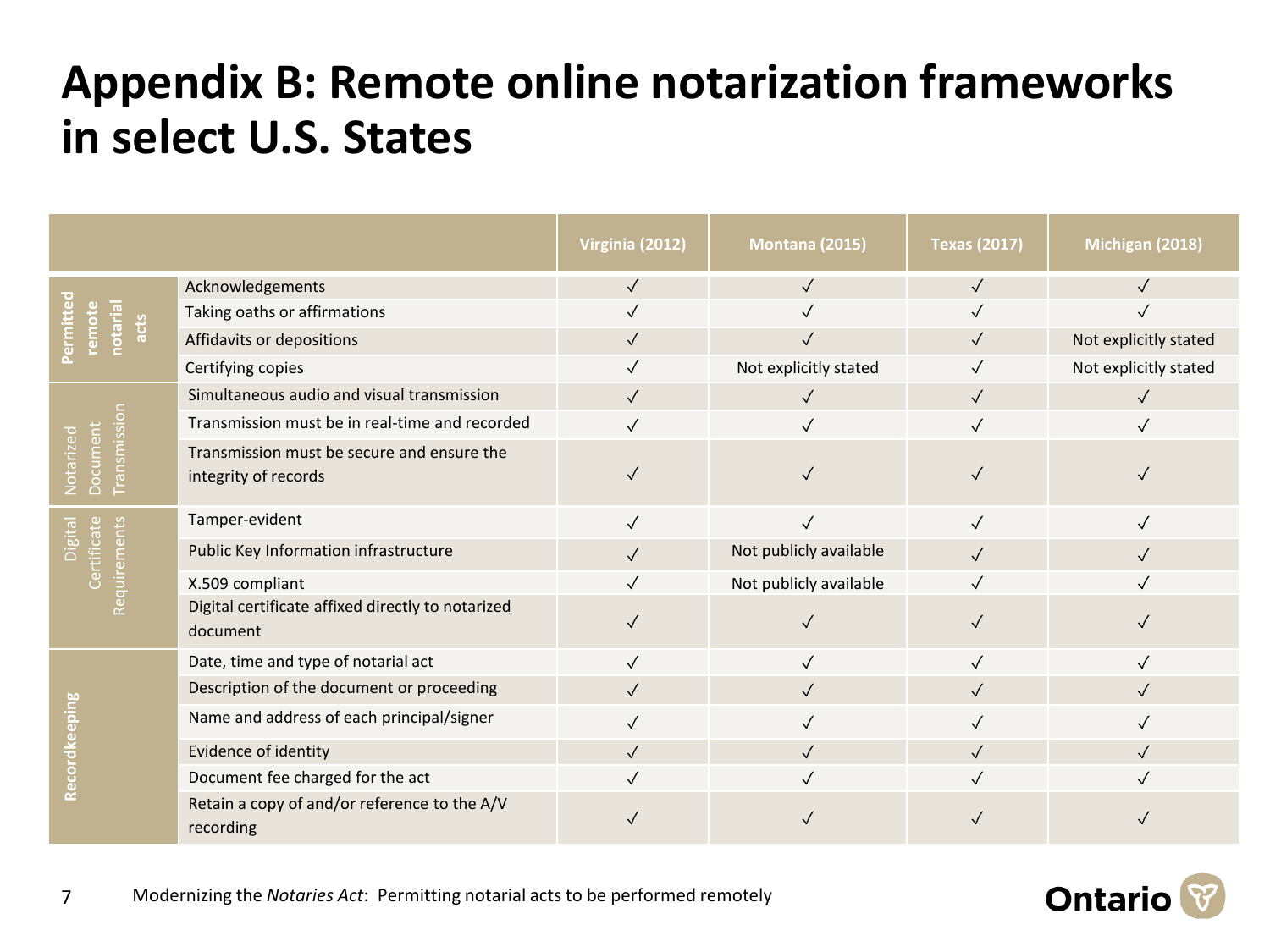#### **Appendix C: Remote notarization frameworks enabled by Executive Order in Oregon and New York State**

| <b>Requirement</b>              | <b>Oregon</b>                                                                                                                                                                                                                                                                                                                                                                                                                                                     | <b>New York</b>                                                                                                                                                                                                                                                          |
|---------------------------------|-------------------------------------------------------------------------------------------------------------------------------------------------------------------------------------------------------------------------------------------------------------------------------------------------------------------------------------------------------------------------------------------------------------------------------------------------------------------|--------------------------------------------------------------------------------------------------------------------------------------------------------------------------------------------------------------------------------------------------------------------------|
| <b>Identity</b><br>verification | The signer must present satisfactory ID verified<br>through credential analysis and also pass a knowledge-<br>based authentication test.<br>The notary must visually compare the ID presented to<br>confirm the signer matches the appearance of the<br>photo on the presented ID, capture an image of the<br>identification presented by the signer and confirm that<br>the ID is in the signer's possession at the time of the<br>notarization.                 | • The person seeking the notary's<br>services, if not personally<br>known to the notary, must<br>present valid photo ID to the<br>notary during the video<br>conference. The person must<br>confirm that he or she is<br>physically located in the State of<br>New York. |
| <b>Technical</b>                | Any Remote Online Notarization (RON) technology<br>used must include reliable and continuous audio-video<br>feeds that enable all parties to be clearly heard and<br>understood.<br>Each document completed as part of a remote<br>$\bullet$<br>notarization must be electronically signed and<br>rendered tamper-evident.<br>An audiovisual recording of the notarization must be<br>$\bullet$<br>made and retained as part of the electronic notary<br>journal. | • The video conference must<br>allow for direct interaction<br>between the person and the<br>notary.                                                                                                                                                                     |

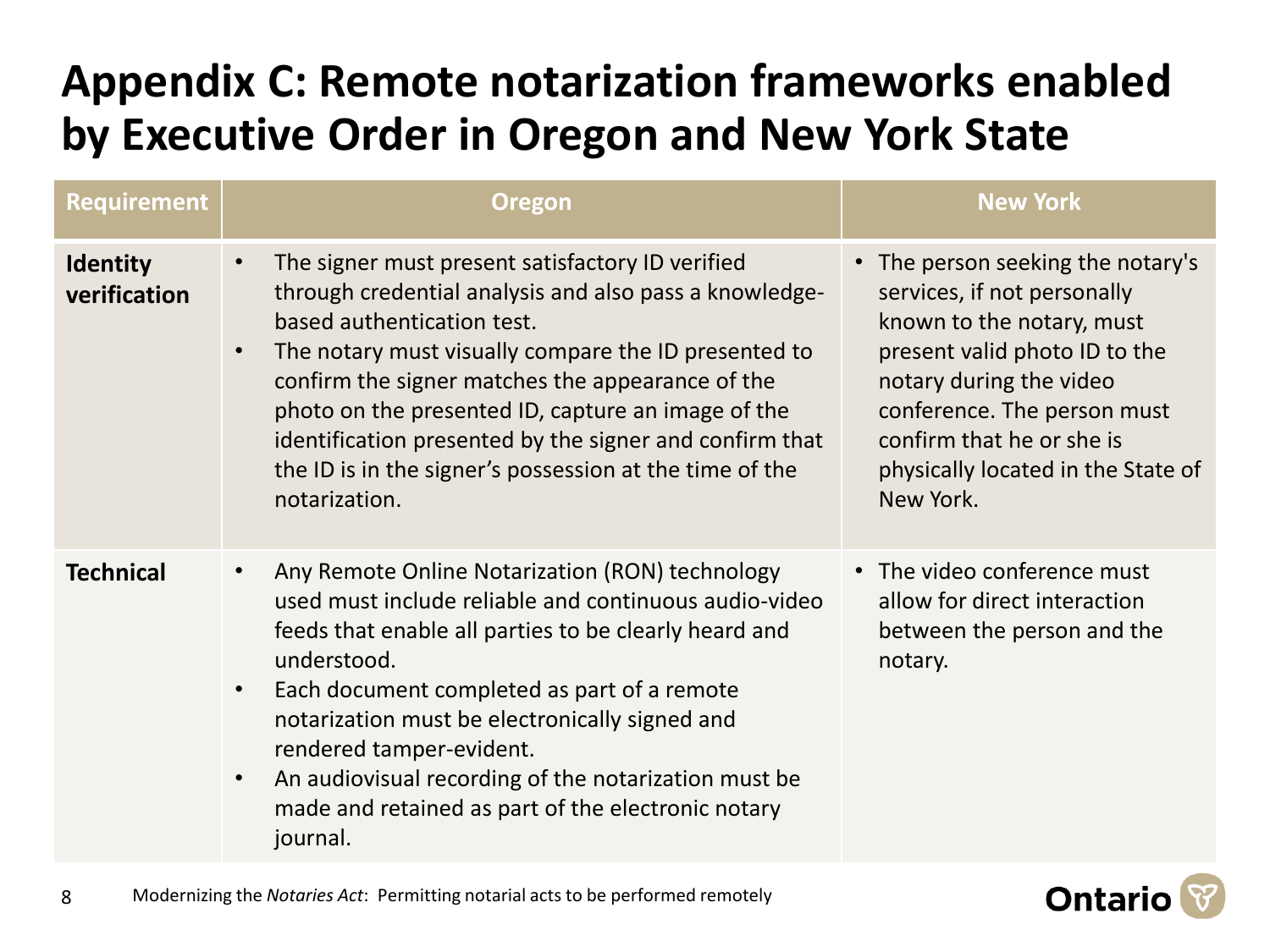#### **Appendix C: Remote notarization frameworks enabled by Executive Order in Oregon and New York State**

| <b>Requirement</b> | <b>Oregon</b>                                                                                                                                                                                                                                                                                                                                   | <b>New York</b>                                                                                                                                                                                                                                                                                                                                                                                                                                                  |  |  |
|--------------------|-------------------------------------------------------------------------------------------------------------------------------------------------------------------------------------------------------------------------------------------------------------------------------------------------------------------------------------------------|------------------------------------------------------------------------------------------------------------------------------------------------------------------------------------------------------------------------------------------------------------------------------------------------------------------------------------------------------------------------------------------------------------------------------------------------------------------|--|--|
| <b>Process</b>     | An Oregon notary must first complete<br>$\bullet$<br>a required remote online notarization<br>course and notify the Secretary of<br>State's office that they will be<br>performing notarial acts for remotely<br>located individuals.<br>Notaries may charge a maximum of<br>\$25 for performing remote online                                  | The person must transmit by fax or electronic<br>means a legible copy of the signed document<br>directly to the Notary on the same date it was<br>signed.<br>The Notary must print and sign the document in<br>ink and may not use an electronic signature to<br>notarize the document. The signer may use an<br>electronic signature but the Notary must witness<br>the electronic signature.                                                                   |  |  |
|                    | notarization.<br>A remote online notarization may be<br>$\bullet$<br>recorded in an electronic notary<br>journal provided by a RON technology<br>vendor and retained for 10 years<br>following the date of notarization.<br>Documents executed may not be<br>$\bullet$<br>recorded as part of the audiovisual<br>recording of the notarization. | Notaries must place their commission expiration<br>date and county where they are commissioned<br>on the document.<br>If the Notary receives the original document<br>within 30 days following a remote notarization,<br>the Notary may perform a physical notarization<br>again for the document using the original date of<br>the remote notarization.<br>The Department of State recommends keeping a<br>$\bullet$<br>Notary log of each remote notarization. |  |  |